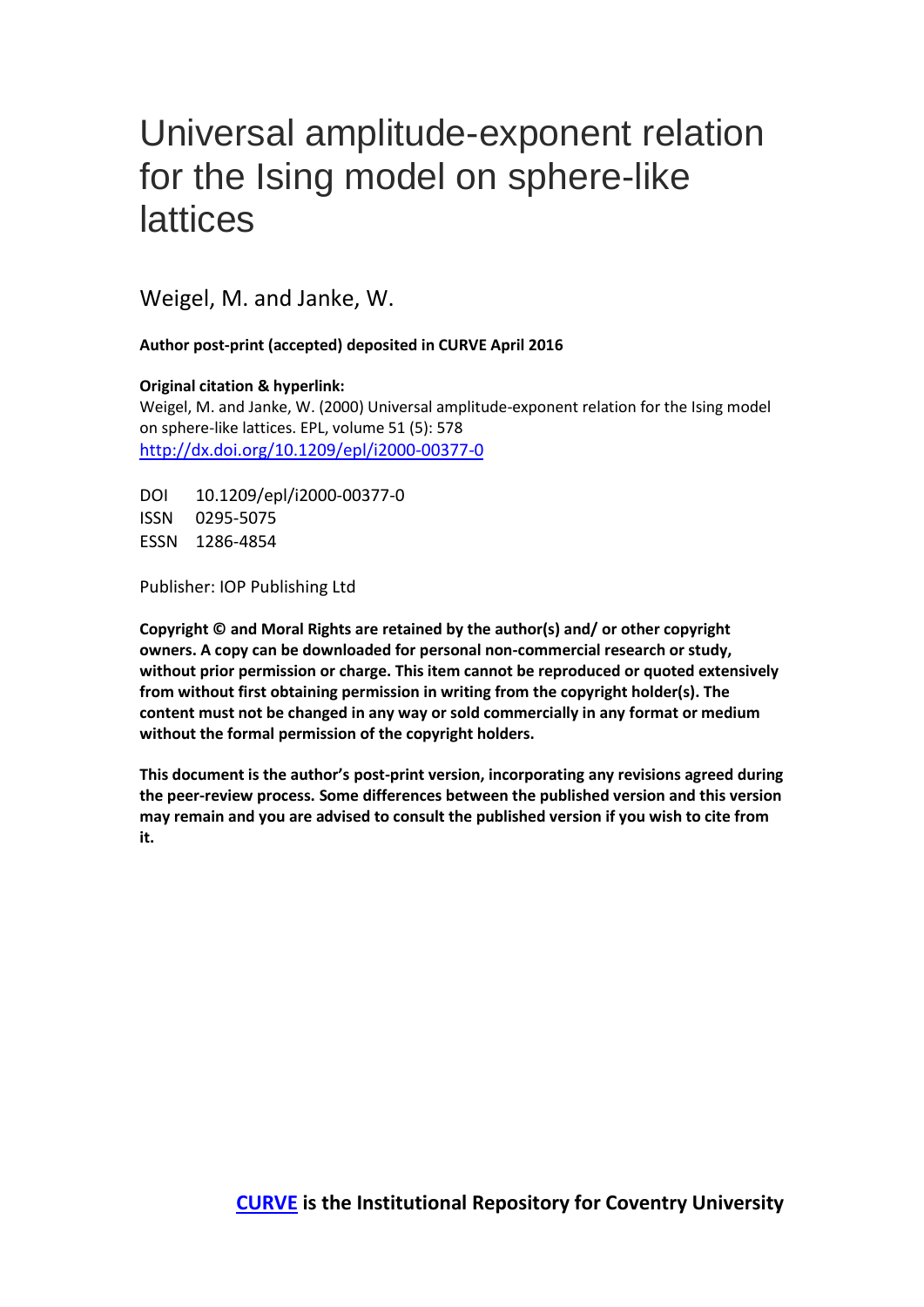EUROPHYSICS LETTERS

Europhys. Lett.,  $()$ , pp.  $()$ 

## Universal amplitude-exponent relation for the Ising model on sphere-like lattices

MARTIN WEIGEL<sup>(\*)</sup> AND WOLFHARD JANKE<sup>(\*\*)</sup>

Institut für Theoretische Physik, Universität Leipzig, Augustusplatz  $10/11$ , 04109 Leipzig, Germany

(received ; accepted )

PACS. 75.10Hk – Classical spin models. PACS. 75.40Mg – Numerical simulation studies. PACS. 11.25Hf – Conformal field theory, algebraic structures.

Abstract. – Conformal field theory predicts finite-size scaling amplitudes of correlation lengths universally related to critical exponents on sphere-like, semi-finite systems  $S^{d-1}\times\mathbb{R}$  of arbitrary dimensionality d. Numerical studies have up to now been unable to validate this result due to the intricacies of lattice discretisation of such curved spaces. We present a cluster-update Monte Carlo study of the Ising model on a three-dimensional geometry using slightly irregular lattices that confirms the validity of a linear amplitude-exponent relation to high precision.

Introduction. – The observation that the symmetry of systems at a critical point goes beyond scale invariance emerging from the divergence of correlation lengths, and additionally comprises rotational and translational as well as inversional invariance has greatly enlarged the scope of exact results that can be derived for such systems on field-theory grounds. While customary scaling theory and the real-space renormalisation ansatz [\[1](#page-6-0), [2](#page-6-0)] give rise to general relations between the scaling exponents and the concept of universality[[3\]](#page-6-0) of exponents and certainamplitude ratios, conformal field theory  $(CFT)$  [[4, 5\]](#page-6-0) allows for a classification of models according to their operator contents, thus providing the values of exponents and amplitude ratios, and, in special cases, even the amplitudes themselves. By interpreting the finite size of a system as an additional field in the scaling ansatz, these considerations apply not only to thermal scaling but as well to the scaling of observables of finite systems at a critical point in thelimit of diverging system sizes, *i.e.* to finite-size scaling  $(FSS)$  [[6\]](#page-6-0). Concerning universality in FSS, based on renormalisation-group considerations it has been argued that for semi-finite systems below their upper critical dimension the correlation lengths (measured in units of the lattice spacing) themselves are universal quantities [\[7](#page-6-0)]. Exploiting conformal invariance this statement can be strengthened and the amplitude of this universal correlation-length scaling

<sup>(</sup> ∗ ) Email: weigel@itp.uni-leipzig.de

<sup>(</sup> ∗∗) Email: janke@itp.uni-leipzig.de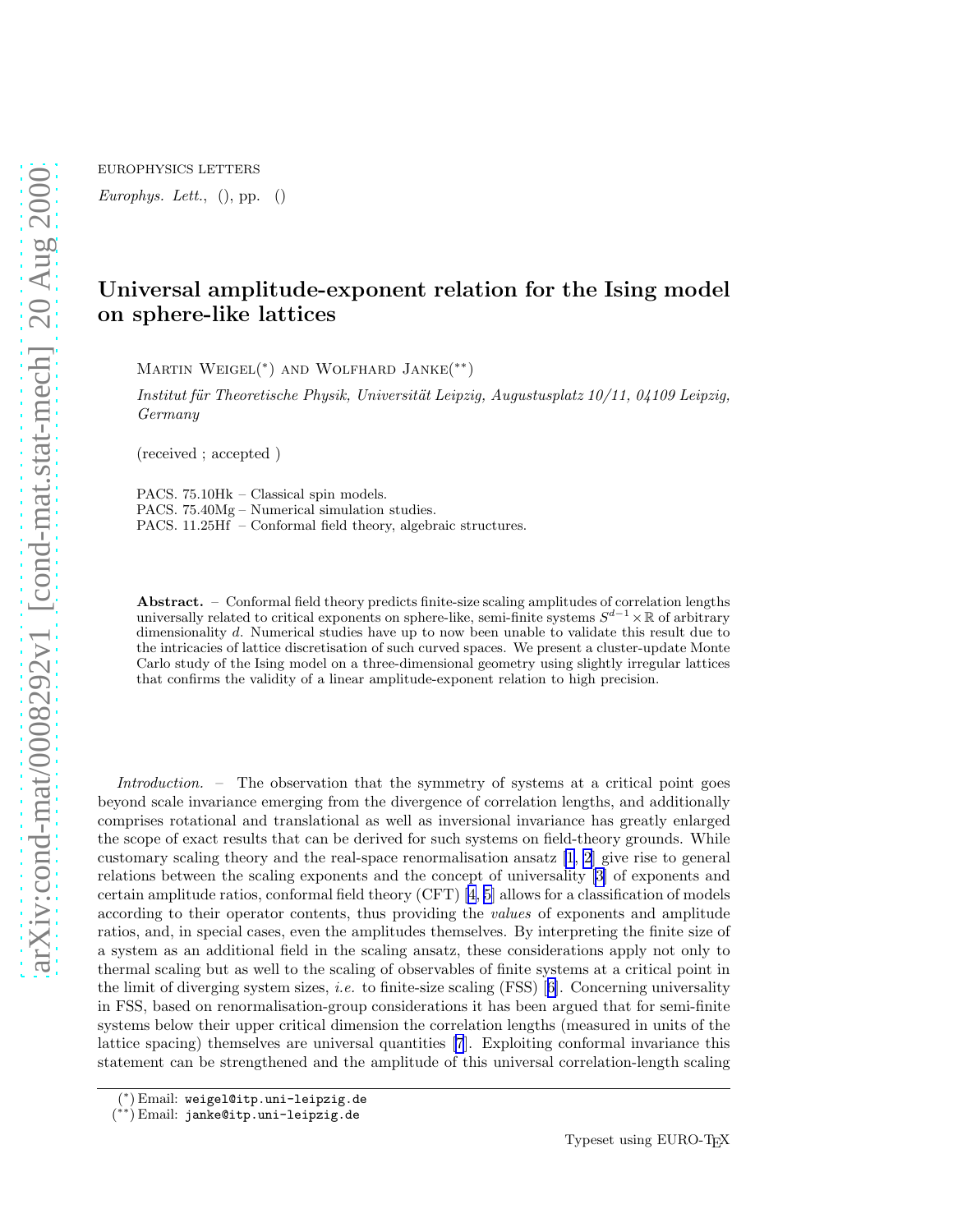<span id="page-2-0"></span>can be calculated at least for a special geometry. To see this, consider the logarithmic map

$$
w = \frac{L}{2\pi} \ln z, \quad z \in \mathbb{C}, \tag{1}
$$

in two dimensions, which wraps the complex plane  $\mathbb C$  around an infinite-length cylinder of circumference L. Exploiting the facts that the critical, connected two-point correlation function in the plane is fixed by the postulate of conformal invariance and that the given map is conformal, the critical two-point function of any conformally transforming (primary) operator on the cylinder  $S^1 \times \mathbb{R}$  follows immediately. In particular, correlations of the considered operator along the R-axis decline exponentially with a correlation length of[[8\]](#page-6-0)

$$
\xi_{\parallel} = \frac{L}{2\pi x},\tag{2}
$$

where  $x$  denotes the scaling dimension of the operator. Thus, one arrives at a FSS relation including the amplitude  $A = 1/2\pi x$ , implying universality of the correlation length itself.

Since there is an essential difference between the conformal groups in two dimensions, where it happens to be infinite dimensional, and higher dimensions, where it is reduced to a finite-dimensional Lie group, very few CFT results exceeding those already known from renormalisation-group arguments survive a transition to higher dimensions. However, considering the transformation (1) as a simple change of coordinates for a moment, rewriting it in polar coordinates allows for a generalisation to higher dimensions, now mapping  $\mathbb{R}^d$  to  $S^{d-1}\times\mathbb{R}$ . Noting that such a map only acts on the radial part of the coordinates, leaving the angular part invariant, Cardy[[9\]](#page-6-0) conjectured another linear amplitude-exponent relation for the correlation lengths in the geometry  $S^{d-1} \times \mathbb{R}$ , namely:

$$
\xi_{\parallel} = \frac{R}{x},\tag{3}
$$

where R denotes the radius of  $S^{d-1}$  and  $x = x(d)$  is again the scaling dimension. Note that this includes the  $d = 2$  result (2) with  $L = 2\pi R$ . This relation, if it can be confirmed, constitutes one of the few exact results for non-trivial three-dimensional systems. Since the notion of primarity of a scaling operator is a priori not well defined for  $d > 2$ , however, it is not entirely clear to which operators eq. (3) should apply. To find the analogues of primary operators for  $d > 2$  one might start with the operator product expansion (OPE), cp. the explorative analysis of the operator content of the  $O(n)$  models in three dimensions that can be found in ref. [\[10](#page-6-0)]. Note that this generalised mapping now connects different geometries, whereas the two-dimensional mapping can be understood as a meromorphism of the Riemann sphere onto itself.

Considering alternative approaches, attempts of numerical investigation of the FSS of systems on such spherical geometries are severely hampered by the fact that there is only a finite number of triangulations, *i.e.* regular polyhedra, for each sphere  $S^{d-1}$ . A numerical transfer matrix study for the case of  $d = 3$  using Platonic solids as a regular discretisation of the sphere was found to be inconclusive due to the restriction in system sizes[[11\]](#page-6-0). Here we follow a different line and use slightly irregular lattices as sphere discretisations for  $d = 3$ , exploiting and explicitly probing for the universality of the considered observables. Considering universality, it might be favourable to study ratios of correlation lengths which are known to be quite insensitive to lattice distortions. The attempt to escape such complications by considering the flat geometry  $S^1 \times S^1 \times \cdots \times \mathbb{R}$  instead surprisingly yields similar results, which are, however, up to now not connected to CFT calculations[[12\]](#page-6-0).

Lattice discretisation. – The most obvious model lattice with spherical topology is given by a cube covered by a rectangular mesh of lattice points, a lattice type that will be denoted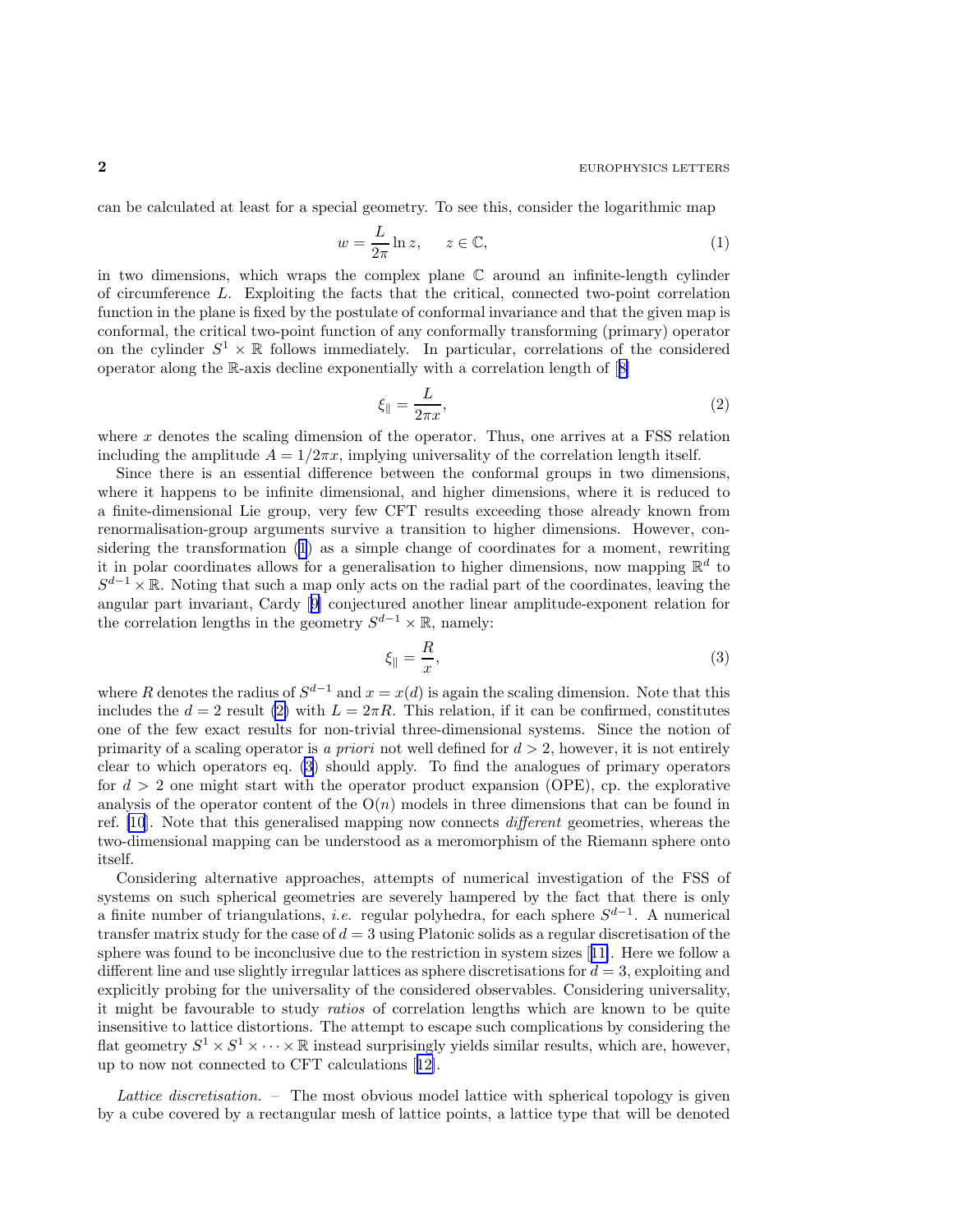by (C) in the following. This inevitably introduces irregularities as compared to an idealized regular (large volume) triangulation of the sphere, which are given by a concentration of curvature around the cube corners and the defective coordination number of the corner points (three neighbours instead of four). In view of this problem several refinements have been proposed such as the replacement of the cube corners by triangular plaquettes, a construction that hides the coordination number defects away into the dual lattice, or the projection of the cube geometry  $(C)$  on the sphere  $S^2$  by the application of appropriate weight factors to the links between lattice sites (S)[[13\]](#page-6-0). This latter lattice can be shown to arrive at the "right" continuum field theory in the thermodynamic limit[[14\]](#page-6-0). On the other hand, even simpler approximations could be devised such as for example a "pillow" resulting from the glueing together of rectangles along their four sides. Since, at least for bulk quantities, differences between those different choices of model lattices appear to be small [\[13](#page-6-0)], especially between (C) and its projected version (S), we here concentrate on the cubic discretisation (C) which is computationally much more convenient than (S). As far as universality is concerned, the ratios of asymptotic correlation lengths are found universal even with respect to marginal perturbations [\[15\]](#page-6-0), so that we do not expect to see artefacts of discretisation defects here. Amplitude universality, however, might be sensitive to such distortions. Other types of lattice discretisations will be considered in a forthcoming publication [\[16](#page-6-0)].

The cube geometry (C) is being realised by six  $L \times L$  square lattices appropriately glued together along their edges. Since the model lattices including type (C) are only topologically equivalent to spheres one has to conceive a definition of effective radii to enable a proper FSS analysis in the sense of eq. [\(3](#page-2-0)). Assigning a unit volume to each lattice site, to each pair of bonds, or to each individual square of the model lattice, respectively, on counting these entities one arrives at areas of

$$
A = \begin{cases} 6L(L-2) + 8 & \text{``sites''}, \\ 6L(L-2) + 6 & \text{``bonds''}, \text{``squares''}, \end{cases}
$$
 (4)

from which the effective radii result via the relation  $R = \sqrt{A/4\pi}$ . Since for a "quadrangulation" one obviously has

$$
4#(\text{squares}) = 2#(\text{bonds}),\tag{5}
$$

the "bonds" and "squares" definitions coincide, but differ from the "sites" definition by a constant shift, leading to a slightly different approach to the leading FSS behaviour.

Model and simulation. – We consider a classical, ferromagnetic, nearest-neighbour Ising model with Hamiltonian

$$
\mathcal{H} = -J \sum_{\langle i,j \rangle} \sigma_i \sigma_j, \quad \sigma_i = \pm 1. \tag{6}
$$

The spins reside on lattices compound of the cubical sphere discretisation (C) with edge lengths L times a further linear lattice direction of length  $L_z$ . We apply periodic boundary conditions in z-direction to eliminate surface effects in modelling the infinite  $\mathbb R$  part. To control the effect of finite  $L_z$  still present we enforce the condition  $L_z/\xi_{\parallel} \gg 1$  in a systematic way, *i.e.* we scale  $L_z$  proportionally to the radii R and thus (to leading order) proportionally to L. We use a ratio of  $L_z/\xi_{\parallel} \approx 15$  which empirically proves sufficient to let the effect of finite  $L_z$  drop far below the threshold of statistical fluctuations. Simulations were done at a quite precise recent estimate forthe Ising model critical coupling in three dimensions [[17\]](#page-6-0),  $\beta_c = 0.2216544(3)$ ; the effect of critical coupling uncertainty was checked by a temperature reweighting technique and found negligible compared to statistical errors. For the FSS analysis we performed single-cluster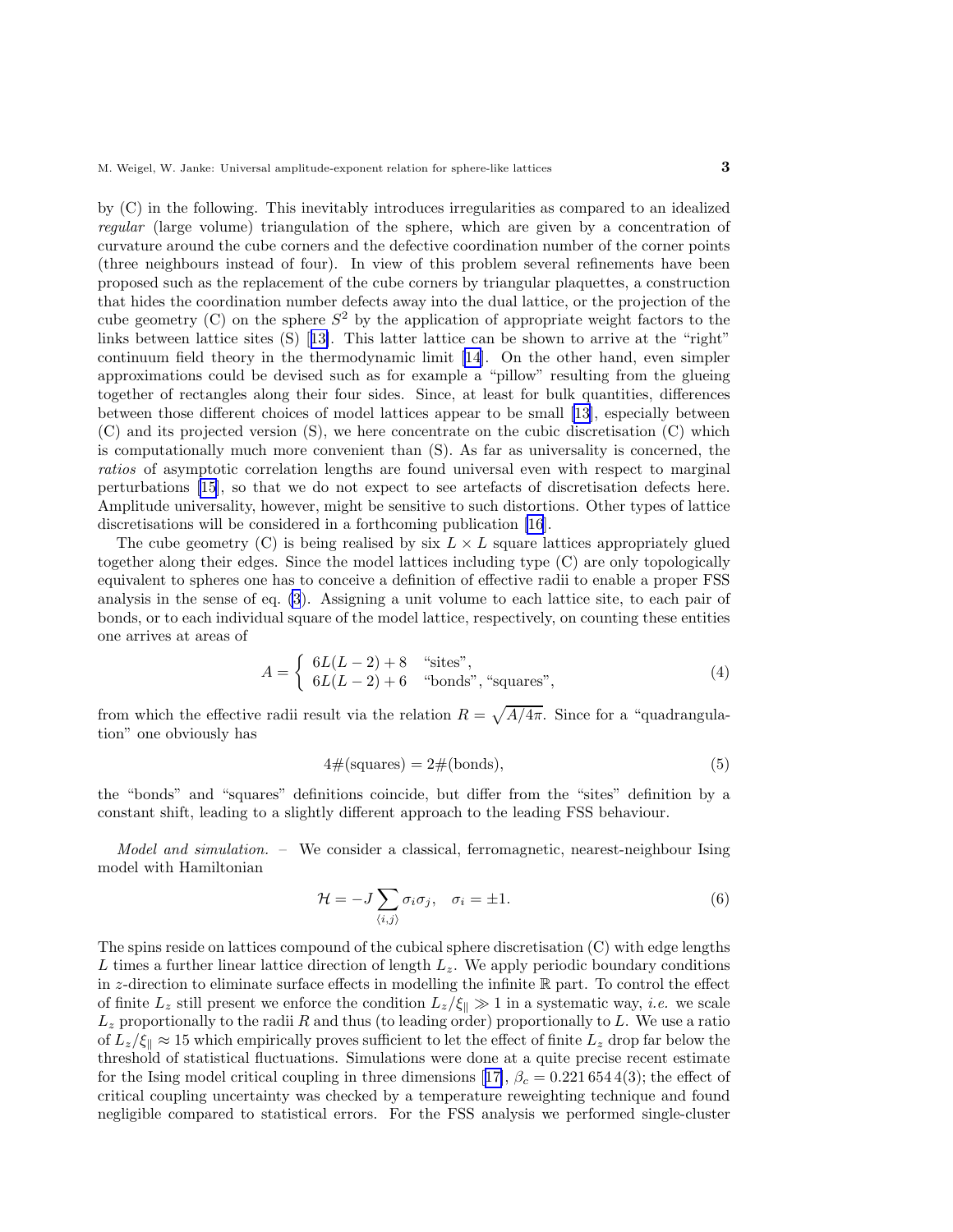Monte Carlo simulations of nine systems with cube edge lengths ranging from  $L = 4$  to  $L = 12$ , corresponding to effective radii of  $R \approx 2$  to  $R \approx 8$ , and collected up to about  $8 \cdot 10^6$ approximately independent measurements after an initial equilibration phase. Taking the scaled longitudinal sizes  $L_z$  into account, system sizes thus range up to about  $3 \cdot 10^5$  spins.

Within the framework of CFT, the densities of magnetisation and energy turn out to be primary operators of spin models in two dimensions. Taking this as a hint for higher dimensions, we thus determine the longitudinal correlation lengths of these two observables to check whether Cardy's conjecture eq. ([3\)](#page-2-0) holds in the discretised case. We start measuring the corresponding connected, longitudinal correlation functions  $G_{\sigma/\epsilon}^{c,||}(z)$ , maximally enhancing the statistics by appropriate averaging and projection techniques, for details see[[18\]](#page-6-0). We find that for the extraction of the correlation lengths from this information at a level of high precision the customary way of fitting the correlation function data to the functional form  $G(z)^{c, \parallel} = a \exp(-z/\xi_{\parallel}) + b$  for large distances z has severe drawbacks. Due to the statistical nature of the data one is not allowed to assume  $b = 0$ , *i.e.* the theoretical limit for infinite-length time series, a priori for finite-length measurements and is thus forced to use intrinsically unstable non-linear fits. Therefore, we resort to a difference-ratio type estimator of the form

$$
\hat{\xi}_{\parallel}(z) = \Delta \left[ \ln \frac{G^{c, \parallel}(z) - G^{c, \parallel}(z - \Delta)}{G^{c, \parallel}(z + \Delta) - G^{c, \parallel}(z)} \right]^{-1},\tag{7}
$$

which eliminates the inconvenient constants a and b above. The parameter  $\Delta \geq 1$  controls the signal-noise ratio of the estimator and is being adapted for a minimum statistical error. To find final estimates for the correlation lengths  $\xi_{\parallel}(R)$  of each system, we average the estimates  $\xi_{\parallel}(z)$ over a regime of distances  $z$  delimited by short distance deviations from the purely exponential behaviour and exploding fluctuations in the limit of very large distances. The averaging is done in a statistically optimized way entailing an expensive analysis of variances and covariances as wellas autocorrelations, based on the "jackknife" resampling technique [[18\]](#page-6-0).

Results. – Collecting the final estimates for the correlation lengths  $\xi_{\parallel,\sigma/\epsilon}$  of the densities of magnetisation and energy we arrive at the finite-size results shown in fig.  $1(a)$ , which scale linearly to leading order in the effective radii  $R$  defined above. Differences between the two radii definitions can hardly be distinguished at this scale. Plotting the effective amplitudes  $\xi_k/R$ , however, reveals the presence of corrections to the leading scaling behaviour that are clearly resolvable at the given level of accuracy, cp. fig. [1\(](#page-5-0)b). We thus fit our data to a FSS ansatz including a leading correction term,

$$
\xi_{\parallel}(R) = AR + BR^{\alpha},\tag{8}
$$

treating  $\alpha$  as an additional fit parameter that thus constitutes an *effective* correction exponent including parts of the higher-order corrections as well. This higher-order effect is kept small by successively removing points from the small  $R$  end while monitoring the quality-of-fit parameter Q. The range of points used is indicated by the range of the fit lines in fig. [1.](#page-5-0) Combining the fits to the data for the two different radii definitions we arrive at final estimates for the leading correlation length scaling amplitudes and their ratio of

$$
A_{\sigma} = 1.996(20), A_{\epsilon} = 0.710(38), A_{\sigma}/A_{\epsilon} = 2.81(15).
$$
 (9)

Using weighted averages of recent estimates for the critical exponents of the three-dimensional Ising model [\[18](#page-6-0)], namely  $\nu = 0.63005(18)$  and  $\gamma = 1.23717(28)$ , the conjectured amplitudes for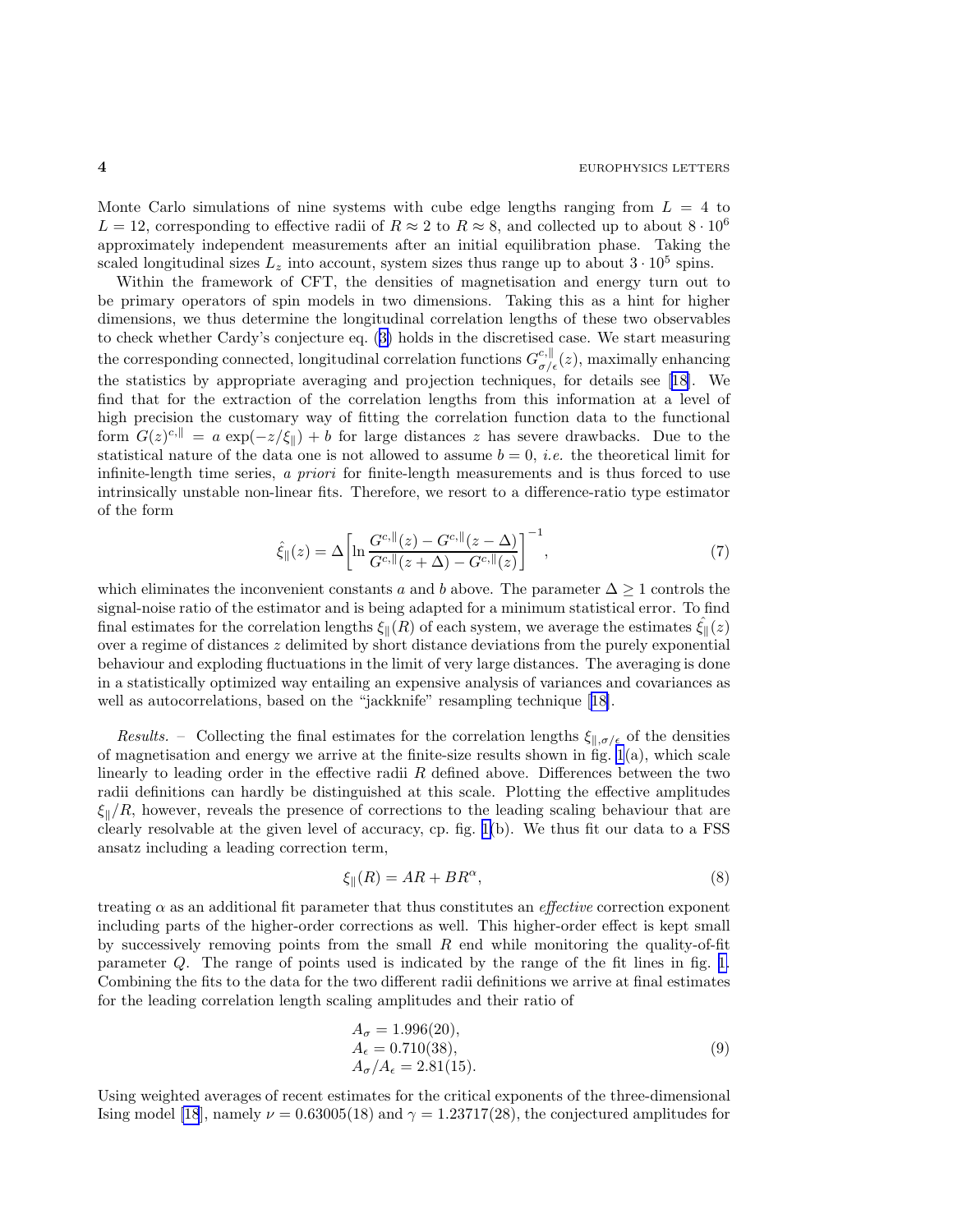<span id="page-5-0"></span>

Fig. 1. – (a) FSS plot for the spin-spin correlation length  $\xi_{\parallel,\sigma}(R)$ . (b) Scaling of the amplitudes  $\xi_{\parallel,\sigma}/R$ . The continuous lines show fits described in the text and the horizontal line indicates the conjectured amplitude  $A_{\sigma}^{\text{conj}} = 1.9298(13)$ .

comparison are

$$
A_{\sigma}^{\text{conj}} = 1/x_{\sigma} = 2/(d - \gamma/\nu) = 1.9298(13),
$$
  
\n
$$
A_{\epsilon}^{\text{conj}} = 1/x_{\epsilon} = 1/(d - 1/\nu) = 0.70780(23),
$$
  
\n
$$
A_{\sigma}^{\text{conj}}/A_{\epsilon}^{\text{conj}} = x_{\epsilon}/x_{\sigma} = 2.7264(13),
$$
\n(10)

where  $d = 3$  is understood, cp. eq. [\(3](#page-2-0)). Comparing the amplitude ratios, which are known to be more robust with respect to lattice inhomogeneities [\[15](#page-6-0), [18](#page-6-0)], we find very good agreement between the simulation and Cardy's conjecture. The same holds true for the amplitude of the energy-energy correlation length whose estimate is naturally less precise than that of the spin-spin correlation length. For the latter we still obtain reasonable agreement, but with a deviation of the numerical estimate towards larger values which is on the edge of statistical significance. To check whether this result indicates a systematic deviation due to the irregularity of the used lattice discretisation (C), simulations for the other discretisations mentioned above in the introduction should be performed[[16\]](#page-6-0).

Conclusions. – Approximating the sphere  $S^2$  by a cube covered by a rectangular mesh of lattice points, we find that Cardy's conjecture of a linear amplitude-exponent relation in the FSS of correlation lengths on the sphere-like geometry  $S^{d-1} \times \mathbb{R}$  holds true for the case of the three-dimensional Ising model and the densities of magnetisation and energy. In terms of the analogy to CFT in two dimensions the considered operators are thus analogues of "primary" operators in three dimensions. The ratio of leading scaling amplitudes does, at the given level of accuracy, not show any effect of the irregularity of lattice discretisation; for the amplitude of the spin-spin correlation length further simulations using different discretisation schemes are necessary to judge the extent of universality that is being obeyed. Our results indicate that the geometry  $S^2 \times \mathbb{R}$  considered here is closer to the original cylinder  $S^1 \times \mathbb{R}$  (as far as the prevalence of universal features of correlation lengths scaling is concerned) than the toroidal geometry  $T^2 \times \mathbb{R}$  which is not conformally flat, but nevertheless exhibits a scaling law quite similar to that found in two dimensions [\[12, 18\]](#page-6-0).

\*\*\*

MW gratefully acknowledges support by the "Deutsche Forschungsgemeinschaft" through the Graduiertenkolleg "Quantenfeldtheorie".